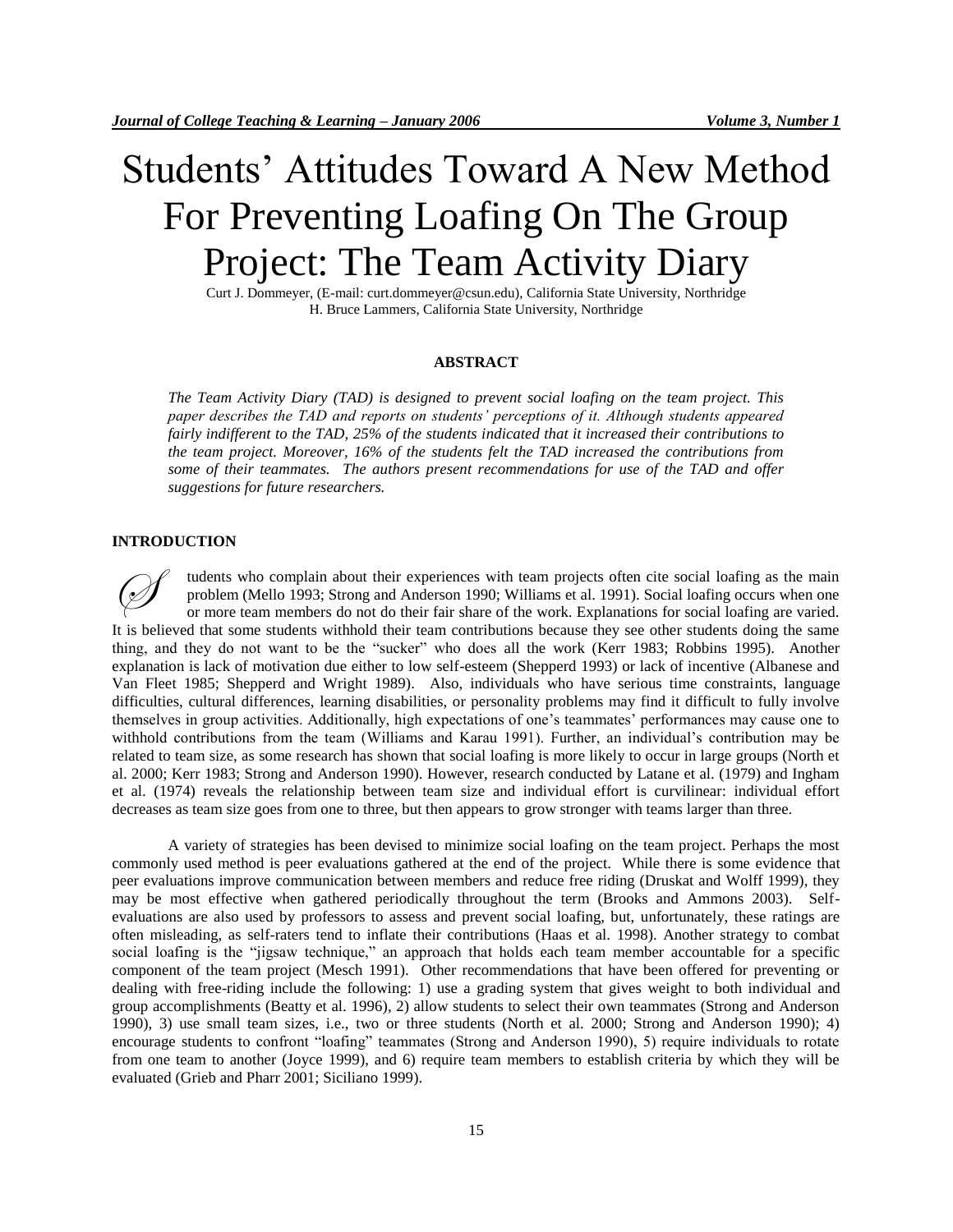# **THE TEAM ACTIVITY DIARY**

The purpose of this paper is to describe a new method for preventing social loafing, namely the Team Activity Diary (TAD), and to report students' reactions to it. The TAD requires that each team maintain a diary that details times at which the team members met or communicated with each other, team member assignments, and any problems that the team is experiencing. Students are required to submit the TAD to their professor with their final written report.

The rationale for use of the TAD comes from the self-monitoring literature. Self-monitoring (also know as self-observation, self-recording, self-graphing, and journaling) refers to the act of recording and observing one's own behavior. Requiring people to record their own behavior has sometimes had reactive effects, i.e., the recording process changes their behavior. The recording process can make a person more aware of his/her behavior, and this heightened personal awareness can change one's behavior (Snider 1987). Additionally, some believe that selfmonitoring results in self-evaluation, which may lead one to covertly control and alter his/her behavior through selfreinforcement or self-punishment (Kanfer 1970). Regardless of the psychological mechanisms involved, it is clear that self-monitoring can affect behavior. It has been used to promote better behavior of adolescents in the classroom (Broden et al. 1971; Freeman and Dexter-Mazza 2004; Todd et al. 1999), to improve the academic performance of students (DiGangi et al. 1991), to help college women maintain an exercise program (Forsyth 1998), to help students change their dietary practices (Schnoll 1997), to encourage healthy behavior among elderly citizens (Krampen 1996), to help people lose weight (Corrigan et al. 1987), to change people's smoking habits (Israel et al. 1979; Kilmann et al. 1977; McFall 1970; Rozensky 1974), to develop better study habits (Richards et al. 1976), to help adolescent boys recover from brain injury (Selznick and Savage 2000), and to increase the performance rating of bus drivers (Olson and Austin 2001). It is assumed that the TAD will have motivating properties similar to those of the self-monitoring techniques. That is, it is presumed that the process of maintaining the TAD will have reactive effects that decrease social loafing. Moreover, the TAD should not only make each team member more aware of his own behavior, but it should also make each team member more aware that his/her contributions to the team project will be closely monitored by other team members and the professor.

# **METHOD**

Three classes of marketing research students at a large college of business were informed that they were required to form research teams to conduct empirical research. The research project covered a 15 week semester and required teams to complete a project proposal, to review the relevant literature, to design a questionnaire, to collect and analyze survey data, and to provide both a written and oral report at the end of the semester. Although students were allowed to select their own teammates, they were told that team size was restricted to two or three students. Students were also told that throughout the semester they must maintain a TAD that chronicled the times when teammates conducted team business, the tasks that each teammate was assigned, and any problems that team was experiencing. They had the option of creating either one TAD for the team or individual TADs by each member of the team. The latter option was offered for students who might feel that a group TAD might not properly reflect each individual's contributions. They were told the completed TAD must be presented in the appendix of their final written paper. Although no points would be awarded to teams for submitting the TAD, they were told that failure to submit a TAD with their final report would result in their team grade on the project being lowered a third of a full grade. For example, a "B" report submitted without a TAD would be lowered to a "B-." In addition to the TAD, peer evaluations were gathered from the students at the end of the semester. On the first day of class, students were informed verbally and in the syllabus that all members of a team would receive the team grade on the project unless evidence indicated that one or more teammates did not contribute a fair share to the project. They were informed that students found to be contributing less than a fair share would be awarded a grade that was below the team grade.

After the research report was submitted for a grade, students were asked to complete a questionnaire that inquired about their approach to, and attitude towards, the TAD. They were asked how they maintained the TAD (i.e., one team TAD vs. multiple individual TADs), whether the TAD affected their own or their teammates' behavior, whether the TAD was a good or bad idea, what they liked and disliked about the TAD, how they felt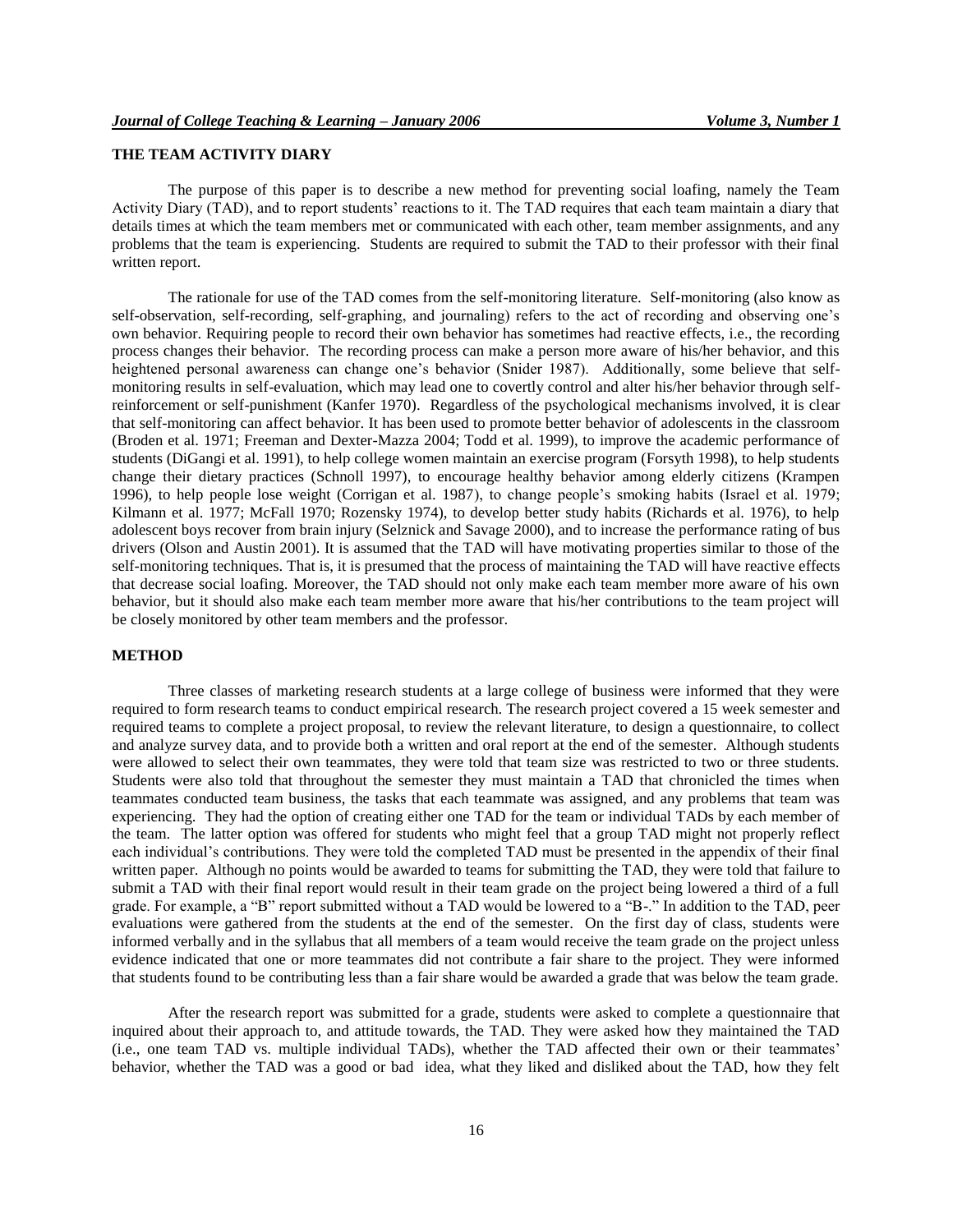about various aspects of the TAD, and what they suggested for improving the TAD. In addition, students were asked to provide the size of their team, their gender, and their grade on the midterm examination.

#### **Survey Results**

The survey results are based on 65 undergraduate marketing majors in an upper division marketing research course. Most of the students were male (57%), and the students' median grade on the midterm examination was a "C." Thirty-eight percent of the students were on a two-person team, and the remainder were on a three-person team.

When asked how they maintained their TAD (i.e., with one team TAD vs. multiple individual TADs), 97% of the students indicated that they maintained one team TAD. The TAD appeared to affect the behavior of a minority of the students, as roughly 25% of the students indicated that the TAD increased their contribution to the project. Moreover, about 16% of the students felt the TAD increased the contribution from some of their teammates.

When students were asked to provide comments as to what they liked about the TAD, they indicated that it kept them on schedule, it indicated who did and did not contribute to the project, it summarized how the team was progressing, and it specified who was responsible for each area of the project (see Table 1).

| Comment                                      | <b>Percentage</b><br>$(n = 40)$ |
|----------------------------------------------|---------------------------------|
| It Kept Us on Schedule                       | 37.5%                           |
| Indicated Who Contributed and Who Didn't     | 25.0%                           |
| Summarizes How the Team is Progressing       | 17.5%                           |
| Made Clear Who Was Responsible for Each Area | 7.5%                            |
| Miscellaneous                                | 12.5%                           |

## **Table 1: Positive Comments About the Team Activity Diary<sup>1</sup>**

<sup>1</sup>Based on the question: "What, if anything, did you like about the team activity diary?"

As shown in Table 2, students who were critical of the TAD were most likely to say that the TAD took too much of their time to maintain. Other negative comments were that they didn't understand the purpose of the TAD, they would sometimes forget to record information in the TAD, and that information in the TAD might not be factual. A few students felt that the TAD should have no bearing on their grade.

| Comment                                  | <b>Percentage</b><br>$(n = 41)$ |
|------------------------------------------|---------------------------------|
| Too Time Consuming                       | 58.5%                           |
| Didn't See the Need or Purpose for It    | 12.2%                           |
| Forgetting to Record the Team Activities | 9.8%                            |
| Diary Information Is Not Accurate        | 9.8%                            |
| <b>Should Not Affect Project Grade</b>   | 7.3%                            |
| Miscellaneous                            | 2.4%                            |

<sup>1</sup>Based on the question: "What, if anything, did you dislike about the team activity diary?"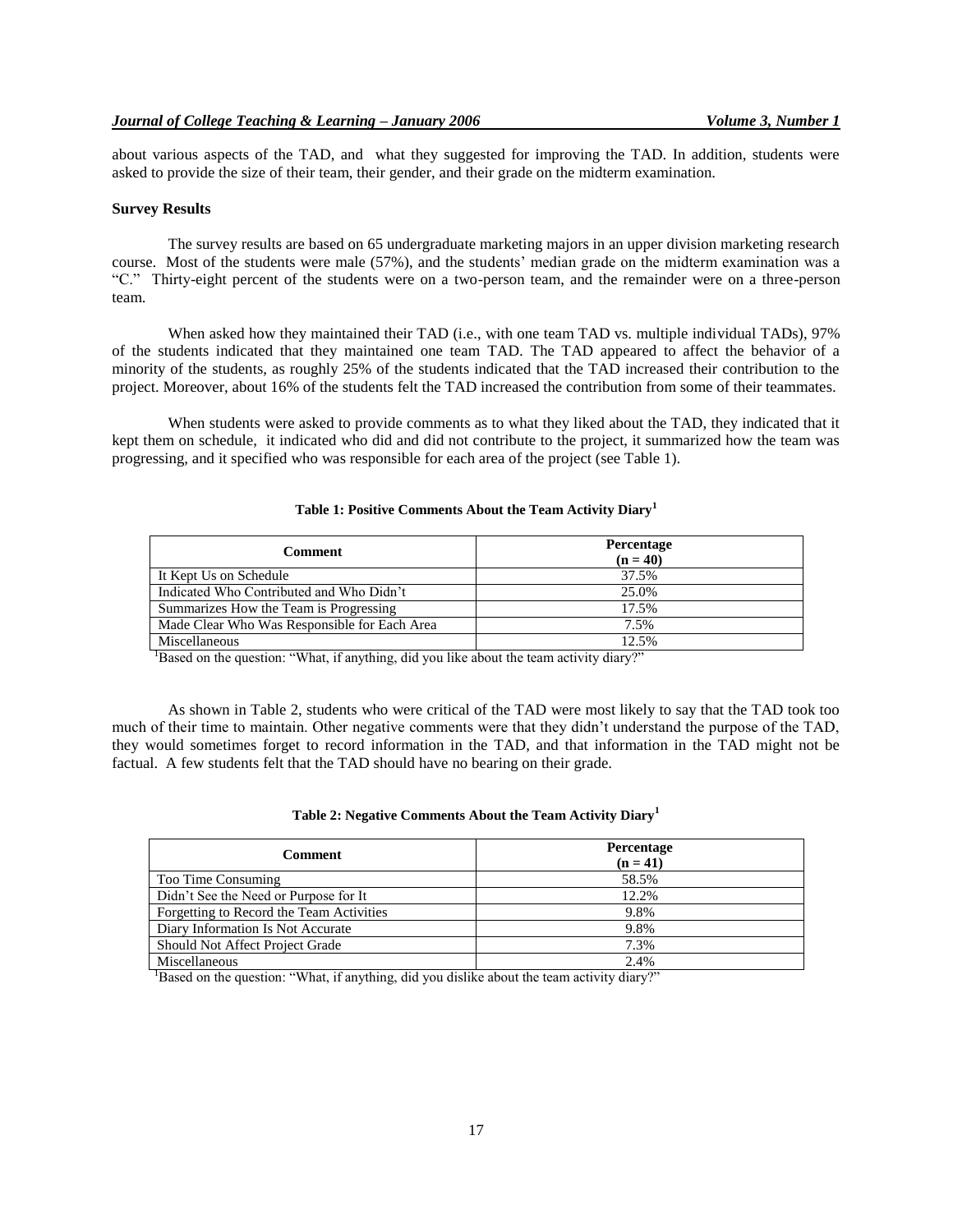|     | <b>Item</b>                                                                                                                            | Mean <sup>1</sup><br>$(n = 65)$ | <b>Factor</b><br>1 | Factor<br>$\overline{2}$ | Factor<br>3 |
|-----|----------------------------------------------------------------------------------------------------------------------------------------|---------------------------------|--------------------|--------------------------|-------------|
| 1.  | The team activity diary helped each team member<br>understand his/her responsibilities on the project.                                 | 2.82                            | .835               | .112                     | $-.640$     |
| 2.  | The team activity diary helped keep our team on a<br>timely schedule.                                                                  | 2.75                            | .768               | .124                     | $-.150$     |
| 3.  | The team activity diary had no positive value to our<br>team. <sup>2</sup>                                                             | 3.15                            | $-0.722$           | $-.236$                  | .419        |
| 4.  | I wish all of my instructors required project teams to<br>keep a team activity diary.                                                  | 2.17                            | .691               | .479                     | $-.041$     |
| 5.  | I enjoyed recording the team's activities in the team<br>activity diary.                                                               | 2.22                            | .682               | .357                     | $-.067$     |
| 6.  | The team activity diary helped to prevent team members<br>from slacking off on their duties.                                           | 2.55                            | .649               | .541                     | $-.054$     |
| 7.  | Filling out the team activity diary was a complete waste<br>of time. $^{2}$                                                            | 3.28                            | $-.636$            | $-.073$                  | .391        |
| 8.  | Without the team activity diary, my teammate(s) and I<br>might not have finished the project on time.                                  | 1.85                            | .581               | .343                     | .407        |
| 9.  | The team activity diary should accurately reveal to my<br>instructor the contribution that each team member made<br>to the project.    | 3.19                            | .135               | .856                     | $-.123$     |
| 10. | The team activity diary should help my instructor<br>determine the grade that each member of the team<br>should receive.               | 2.64                            | .260               | .795                     | $-.077$     |
| 11. | The team activity diary should help our instructor<br>understand how the tasks of your project were divided<br>among the team members. | 3.57                            | .125               | .724                     | $-.277$     |
| 12. | The team activity diary will help document the<br>contribution that each team member made on the<br>project.                           | 3.02                            | .388               | .536                     | $-.350$     |
| 13. | It took too much time to maintain the diary of the team's<br>activities.                                                               | 2.69                            | $-.039$            | $-.230$                  | .772        |
| 14. | Having to complete the team activity diary made me<br>feel uncomfortable.                                                              | 2.31                            | $-.102$            | $-.246$                  | .708        |
| 15. | Sometimes my teammate(s) or I forgot to record our<br>team's activities in the diary.                                                  | 3.56                            | $-.477$            | .028                     | .567        |
|     | Eigenvalue after Varimax Rotation                                                                                                      |                                 | 4.41               | 3.15                     | 2.17        |
|     | Cumulative % Explained                                                                                                                 |                                 | 29.38              | 50.35                    | 64.81       |

| Table 3: Mean Item Scores and Factor Loadings after Varimax Rotation |  |  |
|----------------------------------------------------------------------|--|--|
|----------------------------------------------------------------------|--|--|

<sup>1</sup>Mean scores are based on a five point Likert scale where  $1 =$  "Strongly Disagree" and  $5 =$  "Strongly Agree."

<sup>2</sup> Item was reverse coded when calculating total score on scale derived from Factor 1.

The students' general impression of the TAD was gathered by asking them the following question: "Do you think it was a good or bad idea to have teams maintain a diary of the team's activities?" Of those who expressed an opinion (n=45), 76% indicated the TAD was a good idea.

A more detailed understanding of students' impressions of the TAD was gathered by asking students to use a five-point Likert scale to indicate their degree of agreement or disagreement with the fifteen belief statements in Table 3. As displayed in the second column of Table 3, the students' mean scores on the statements reflect a fair amount of indifference to the TAD.

So that the fifteen statements in Table 3 could be summarized in a meaningful way, factor analysis (with varimax rotation) was applied to the statements. The factor analysis indicated that three factors accounted for almost 65% of the variation in the data. The first factor had high loadings on items that suggested the TAD was benefiting the students, e.g., it increased their understanding of each team member's responsibilities, it kept students on a timely schedule, it helped prevent team members from slacking off on their duties, it was enjoyable to complete, etc.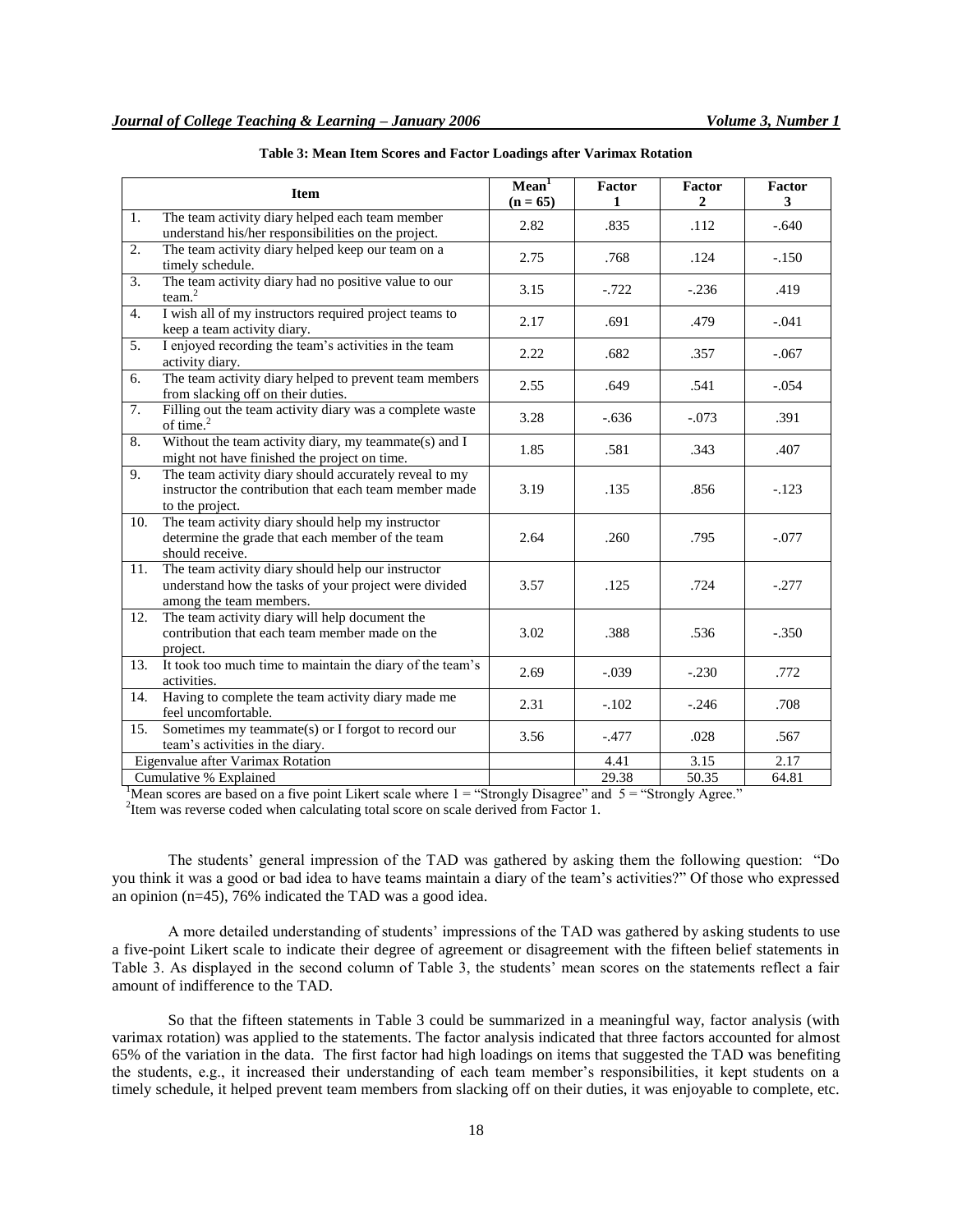The second factor had high loadings on items revealing benefit to the instructor, e.g., the TAD should accurately reveal to my instructor the contribution that each team member made to the project, the TAD should help my instructor determine the grade each member of the team should receive, etc. The final significant factor had high loadings on items that revealed that the TAD was a hassle to maintain, e.g., it took too much time, completing the TAD made me feel uncomfortable, etc.

The items comprising each of the factors were used to create summary scales. The eight items comprising Factor 1 were used to create the Student Benefit Scale. Persons scoring high on this scale reflect the belief that the TAD is providing benefit to the students, and vice versa. The four items of Factor 2 were used to create the Instructor Benefit Scale. Students scoring high on this scale reflect the belief that the TAD is offering benefit to the instructor, and vice versa. Finally, the three items on Factor 3 were used to create the Hassle Scale. Students scoring high on this scale believe that maintaining the TAD was a hassle, and vice versa. A student's total score on any scale was determined by simply summing his/her original scale scores on the items comprising the scale. It should be noted that two of the items on the Student Benefit Scale – items  $3 \& 7$  - are negatively worded and have negative loadings. The original scale scores on these items were reverse coded before tallying a student's total score on the Student Benefit Scale.

Reliability analysis was applied to each of the above scales. Cronbach's alphas are displayed in Table 4, and they reveal that the reliability of the Student Benefit Scale is excellent, the reliability of the Instructor Benefit Scale is good, and the reliability of the Hassle Scale is poor.

| Scale                     | <b>Items Comprising Scale</b> | Cronbach's Alpha | Mean $(n = 64)$   | "Indifferent" Mean" |
|---------------------------|-------------------------------|------------------|-------------------|---------------------|
| Student Benefit           | Item 1 to Item 8              | .90              | 19.9 <sup>2</sup> |                     |
| <b>Instructor Benefit</b> | Item 9 to Item 12             | .                |                   |                     |
| Hassle                    | Item 13 to Item 15            | .ٺ               | ن.ه               |                     |

### **Table 4: Summary Statistics for Scales Derived from Factor Analysis**

<sup>1</sup>Refer to Table 3 to see items.

<sup>2</sup>Items 3 and 7 were reverse coded when calculating scale mean since each item had a negative factor loading.

 $3$ Calculated by multiplying the number of scale items by the "indifferent" scale value of 3.

Mean scores for each scale are also displayed in Table 4. These means can be interpreted by comparing them to an "indifferent" mean score. The "indifferent" mean score was derived my multiplying the number of items in a scale by the "indifferent" scale value of 3. Since the mean score of 19.9 on the Student Benefit Scale is below its corresponding "indifferent" mean, this result suggests that students, on average, do not believe they received much benefit from the TAD. And, overall, they feel fairly indifferent as to whether the instructor received a benefit from the TAD. Similarly, their Hassle Scale mean score of 8.5 suggests they are not willing to commit one way or the other as to whether maintaining the TAD is a hassle.

Stepwise multiple regression analyses were conducted to determine if the students' sex, grade on the midterm, or team size had any effect on the students' scores on the three scales in Table 4. Of the three multiple regression analyses conducted, only one revealed any significant effect. When scores on the Student Benefit Scale were run against the three independent variables – sex, midterm grade, and team size – only the midterm grade appeared to have a significant relationship with the Student Benefit Scale. The beta value on the midterm grade variable was  $-.251$  (p =.06), suggesting that lower scores on the midterm were associated with higher scores on the Student Benefit Scale. This result suggests that the weaker student (i.e., the type that performs poorly on the midterm) is more likely than the stronger student to receive benefits from the TAD.

When students were asked how the TAD could be improved, their main comment was that the TAD should be graded and be given more weight on the final project grade. As displayed in Table 5, students also recommended that all team members should participate in the TAD's maintenance, that the purpose of the TAD should be made clear at the beginning of the course, that the TAD should be handed in to the instructor more often than just once in the final report, and that the students should be given clearer instructions on the type of information to include in the TAD. A few students indicated that the TAD should not be graded.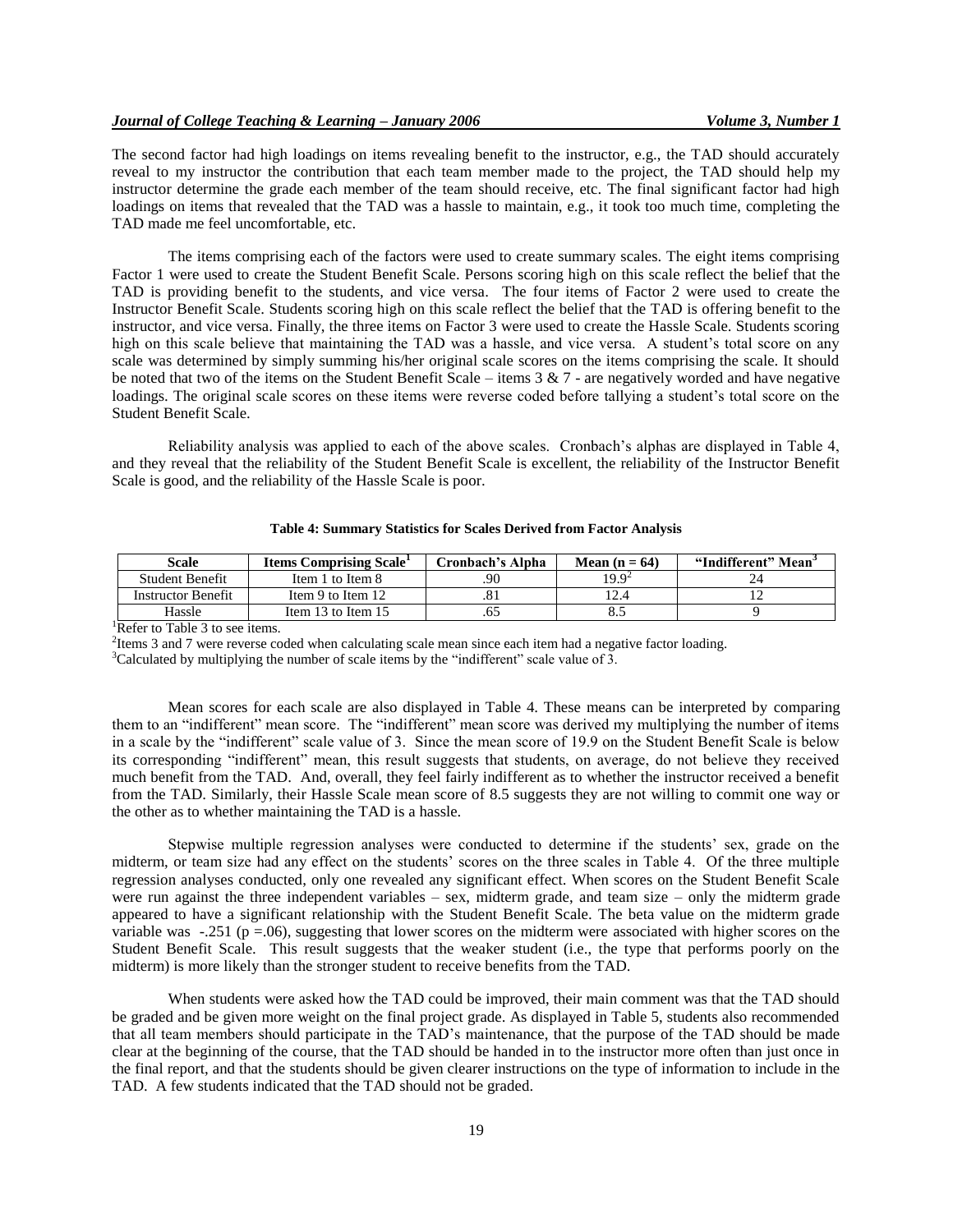| <b>Suggestion</b>                                            | Percentage<br>$(n = 41)$ |
|--------------------------------------------------------------|--------------------------|
| Should be Graded and/or be Given More Weight                 | 40.5%                    |
| Each Team Member Should Be Required to Record the Activities | 14.3%                    |
| The Diary's Purpose Should be Made More Clear                | 11.9%                    |
| The Diary Should Be Turned In More Often                     | 11.9%                    |
| Clearer Guidelines Should Be Given on the Diary's Contents   | 7.1%                     |
| Should Have No Effect on the Grade                           | 4.8%                     |
| Miscellaneous                                                | 9.5%                     |

**Table 5: Suggestions for the Team Activity Diary**

<sup>1</sup>Based on the question: "Please complete the following sentence. I think the team activity diary would be an acceptable assignment if ..."

### **Discussion and Recommendations**

To a degree, it appears that the TAD accomplished its goal of reducing social loafing on the team project. A quarter of the respondents stated that the TAD increased their individual contributions, and 16% of the respondents felt the TAD increased the contributions of their teammates. While it is not completely clear the type of student that was most influenced by the TAD, one of the multiple regression analyses indicated that the weaker student was most likely to receive benefit from the TAD, e.g., it appeared to help the student understand his/her individual responsibilities, kept him/her on schedule, and indicated how the team was progressing.

While the majority of the students felt that use of the TAD was a good idea, the attitudinal measures suggest that most of the students were indifferent to it. This result is not that surprising when one considers that the TAD was designed to motivate contributions from only a minority of the students - those students who might have a tendency to contribute less than a fair share to the project. For the majority of students, i.e., the ones who contributed a fair share, the TAD may have been perceived as more of a nuisance than a benefit.

For instructors who wish to make use of the TAD, the following recommendations are offered:

- 1. Make the purpose of the TAD clear to all students. In this study, the TAD was given as an assignment, but the purpose of using the TAD was not explained. Students will no doubt find more value in the TAD if they understand that it is designed to help them in a number of ways, e.g., prevent social loafing, identify social loafers, clarify individual responsibilities, keep the team on schedule, and show how the team is progressing.
- 2. Clearly specify the contents of theTAD. In this study, the students were given general guidelines for creating the TAD, but insufficient directions were given. For example, students were instructed to comment on any problems their team was experiencing. Using this instruction, some teams, for example, described problems they were having with the statistical software or with the potential respondents. If the goal of the instructor is to minimize social loafing, students should be told to focus on reporting teammate problems rather than project problems. An example of a well designed TAD should be submitted to the students so there is no confusion as to what is expected of them.
- 3. The TAD should be a graded component of the project. Grades reflect importance to students. If the TAD has little weight in the project's grade, students will place little emphasis on it. The TAD should count for anywhere from five to ten percent of the project grade. Students should be given a clear understanding of how the TAD will be graded, e.g., on content, clarity, completeness, grammar, and presentation.
- 4. Every team member should be required to be involved in the maintenance of the TAD. Since it is assumed that the process of maintaining the TAD can have reactive effects that will prevent social loafing, it is important that each team member have the opportunity to experience the reactive effects. Involvement among each team member can be achieved in a number of ways. For example, all team members can be instructed to sign the TAD that is submitted to the professor. In addition, the task of maintaining the TAD can be rotated in a systematic manner among the team members. If an instructor wants to maximize his students' involvement with the TAD, s/he can ask the students to maintain individual TADs.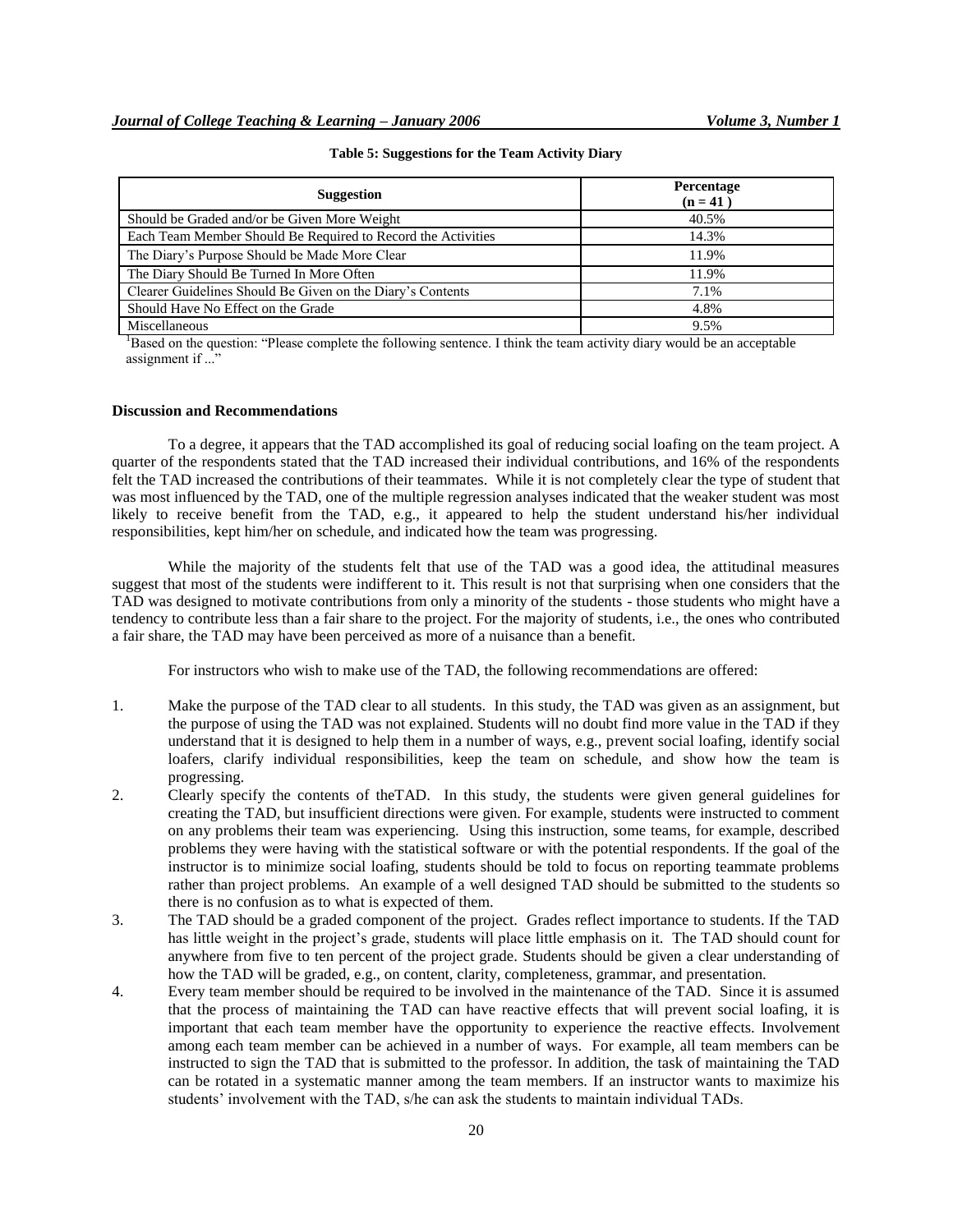# *Journal of College Teaching & Learning – January 2006 Volume 3, Number 1*

5. Students should be required to submit the TAD to the instructor on a regular basis. In this study, students were asked to submit the TAD only with the final report. The problem with this approach is that some teams probably fabricated their entire TAD at the end of the project. So that students do not fall behind in maintaining their TADs, they should be required to submit them to the instructor on a regular basis, perhaps every other week and with the final report. The periodic submission of the TAD will not only promote more student involvement with the TAD, but it will allow the instructor to detect and deal with teammate problems as they occur.

# **SUGGESTIONS FOR FUTURE RESEARCHERS**

This study could have been improved in a number of ways. First, convergent validity for the TAD could have been established by examining the correlation between information in the TAD and peer group evaluations. That is, if the TAD were accurate in revealing social loafing problems, one would expect that those identified as social loafers in the TAD would also receive low ratings in the peer evaluations. Second, future researchers should consider adding questions on the survey that inquire about the respondent's contributions to the group project. A person's self-rating of his/her contributions could help not only in establishing convergent validity for the TAD, but it could also be used to establish the type of person who is most likely to be affected by the TAD. Third, the belief statements used in the survey to gather students' impressions of the TAD may not have tapped into all relevant dimensions. For example, none of the belief statements in this study related to the TAD's ability to cause an individual to engage in self-reinforcing or self-punishing behavior. Also, none of the statements related to the perception that teammates might be watching a fellow teammate more closely. Future researchers should consider adding statements that reflect these dimensions. Finally, future researchers should engage in controlled experiments that isolate the effects of the TAD. Instructors could randomly assign classes that have team projects to either the TAD or "nonTAD" condition, and then both types of teams (i.e., TAD users vs. nonusers) could be compared on group cohesion, teammate satisfaction, and group performance.

### **REFERENCES**

- 1. Albanese, R. and Van Fleet, D. D. (1985), Rational Behavior in Groups: The Free-Riding Tendency, *Academy of Management Review*, 10(2), 244-255.
- 2. Beatty, J. R., Haas, R. W., and Sciglimpaglia, D. (1996), Using Peer Evaluations to Assess Individual Performances in Group Class Projects, *Journal of Marketing Education*, 18(2), 17-27.
- 3. Broden, M., Hall, R. V., and Mitts, B. (1971), The Effect of Self-Recording on the Classroom Behavior of Two Eighth-Grade Students, *Journal of Applied Behavior Analysis*, 4(3), 191-199.
- 4. Brooks and Ammons (2003), Free Riding in Group Projects and the Effects of Timing, Frequency, and Specificity of Criteria in Peer Assessments, *Journal of Education for Business*, May/June, 268-272.
- 5. Corrigan, S. A., Zegman, M., Crusco, A. H., and Malone, L. (1987), Behavioral Treatment Programs for Obesity: A Methodological Review of Self-Monitoring and Behavior Change. In W. Johnson (Ed.), *Treating and Preventing Obesity*, 117-139, US: Elsevier Science/JAI Press.
- 6. DiGangi, S. A., Maag, J. W., and Rutherford Jr., (1991), Self-Graphing of On-Task Behavior: Enhancing the Reactive Effects of Self-Monitoring on On-Task Behavior and Academic Performance, *Learning Disability Quarterly*, 14 (Summer), 221-230.
- 7. Druskat, V. U. and Wolff, S. B. (1999), Effects and Timing of Developmental Peer Appraisals in Self-Managing Work Groups, *Journal of Applied Psychology*, 84(1), 58-74.
- 8. Forsyth, L. H. (1998), A Prospective Self-Monitoring Investigation of Naturally Occurring Reinforcement of Exercise Behavior, *Dissertation Abstracts International*, Section B, The Sciences and Engineering, 58(7B): 3921.
- 9. Freeman, K. A. and Dexter-Mazza, E. T. (2004), Using Self-Monitoring with an Adolescent with Disruptive Classroom Behavior: Preliminary Analysis of the Role of Adult Feedback, *Behavior Modification*, 28(3), 402- 419.
- 10. Grieb, T. and Pharr, S. W. (2001), Managing Free-Rider Behavior in Teams, *Journal of the Academy of Business Education*, 2 (Fall), 37-47.
- 11. Haas, A. L., Haas, R. W., and Wotruba, T. R. (1998), The Use of Self-Ratings and Peer Ratings to Evaluate Performances of Student Group Members, *Journal of Marketing Education*, 20(3), 200-209.
- 12. Ingham, A. G., Levinger, J. G., and Peckham, V. (1974), The Ringelmann Effect: Studies of Group Size and Group Performance, *Journal of Experimental Social Psychology*, 10, 371-384.